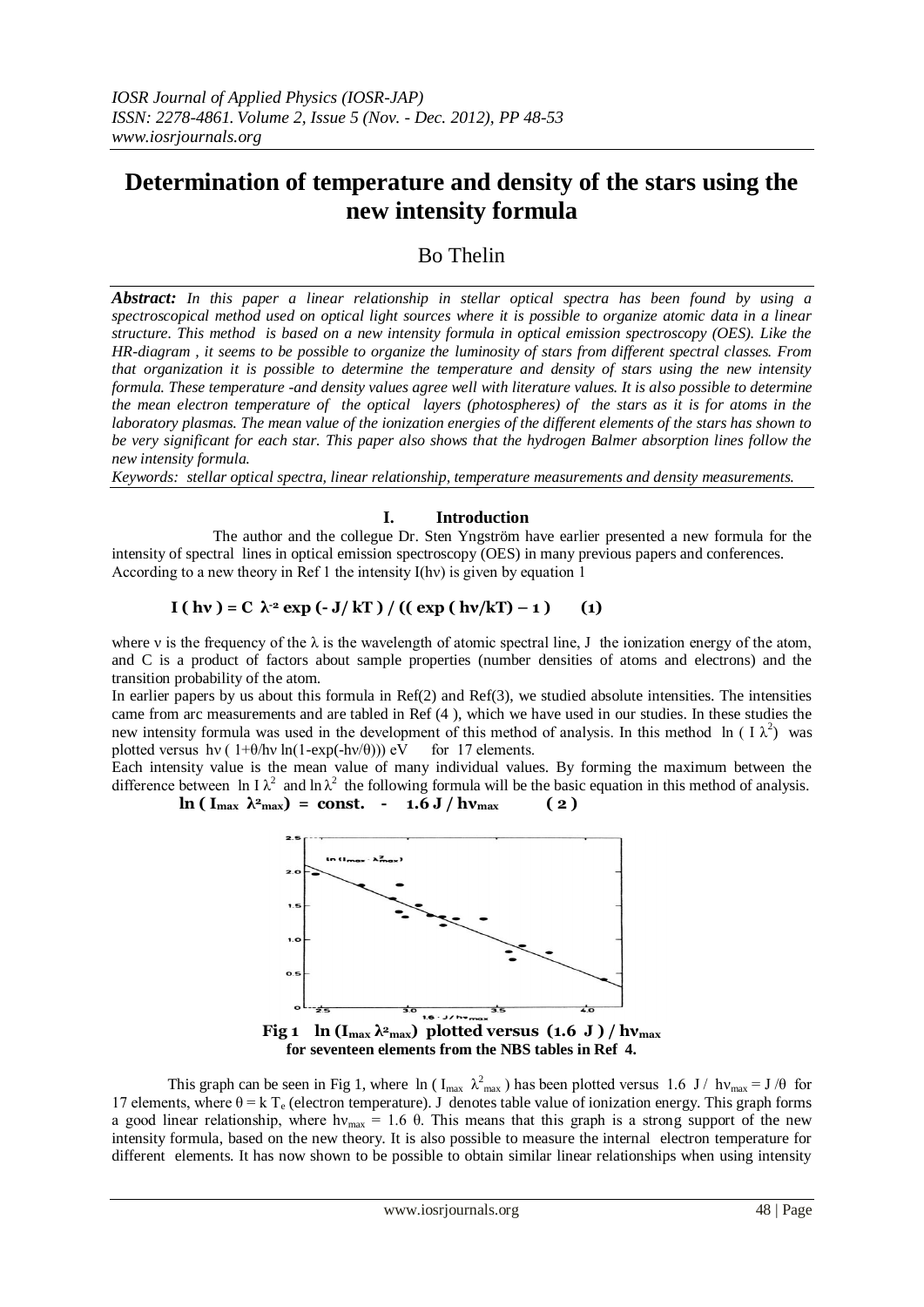data of stellar optical spectra. In Table 1 is shown the electron temperature and ionization energies values from 17 elements with this method.

A very strong support of this new intensity formula has recently been published in two open access summary papers Ref 5 and Ref 6, where different methods from the literature have been used which support the new intensity formula.

|                                                               | <b>Table 1</b> |       |  |  |
|---------------------------------------------------------------|----------------|-------|--|--|
| Dermination of the electron temperature of different elements |                |       |  |  |
| Element                                                       | $\square$ (eV) | J(eV) |  |  |
| $\bf Cs$                                                      | 1.6            | 3.89  |  |  |
| Na.                                                           | 1.9            | 5.14  |  |  |
| Ва                                                            | 1.8            | 5.20  |  |  |
| Li                                                            | 1.8            | 5.39  |  |  |
| Ca                                                            | 2.1            | 6.11  |  |  |
| $\mathbf{X} \mathbf{P}$                                       | 2.1            | 6.25  |  |  |
| $\ddot{\mathbf{s}}$ $\ddot{\mathbf{c}}$                       | 2.1            | 6.70  |  |  |
| $\mathbf{C}\mathbf{r}$                                        | 2.3            | 6.76  |  |  |
| Ti                                                            | 2.1            | 6.83  |  |  |
| Su                                                            | 2.1            | 7.33  |  |  |
| Mo                                                            | 2.3            | 7.38  |  |  |
| Mn                                                            | 2.3            | 7.43  |  |  |
| Ag                                                            | 2.1            | 7.57  |  |  |
| Ni                                                            | 2.1            | 7.63  |  |  |
| Fe                                                            | 2.1            | 7.86  |  |  |
| Co                                                            | 2.2            | 7.88  |  |  |
| Рt                                                            | 2.1            | 9.0   |  |  |

The electron temperature values from Table 1 have a mean value of about 2 eV, which fits well literature values in Ref 7.

## **II. Stellar spectra**

These stellar optical spectra extend over the spectral classes  $O - M$  and the photometrically well-calibrated luminosity measurements from star to star, and come from Ref 8. Good temperature and luminosity coverage have been achieved. The data were digitalized from the main sequence classed  $O5 - F0$ and F6 – K5 displayed in term of relative flux as a function of wavelength. The parameters that have been measured in this investigation are maximum luminosity  $L_{\text{max}}(Rel-fluxmax)$  of the Planck curve. In this maximum the wavelength  $\lambda_{\text{max}}$  and the maximum frequency  $v_{\text{max}}$  were also measured.

Then ln ( $L_{max}$   $\lambda_{max}^2$ ) values were plotted versus (1.6  $J_{mean value}$  / hv<sub>max</sub>) where  $J_{mean value}$  is the mean value of the ionization energies of the elements of the stars measured. To obtain a similar linear relationship for the stellar data as Fig 1 from the spectroscopical method from Refs 2 and 3, the following luminosity data from Ref 8 and data from Table 2 were used and plotted according to equation 3

### **c ln** ( $L_{\text{max}}$ ,  $\lambda_{\text{max}}$ <sup>2</sup>) = const – (1.6  $J_{\text{meanvalue}}/h\nu_{\text{max}}$ ) (3)

which is similar to equation 2 for atoms.

To obtain the values of Table 2 it is necessary to use a two step procedure. In the first step it is necessary to define the graph by calculating the J<sub>meanvalue</sub> of the G2-star. The J<sub>meanvalue</sub> can be expressed in the following way :

$$
\mathbf{J}_{\text{meanvalue}} = \sum_{n} \mathbf{c}_n \, \mathbf{J}_n \tag{4}
$$

where  $c_n$  is the normalized content of an element of a star. It is plausible to consider the content values of G2stars rather to be similar to the content values of the sun. Therefore the  $c_n$ -values of the sun have been used here.  $J_n$  is here the ionization energy of an element of a star. This  $J_{\text{measurable}}$  has been calculated for the sun (G2 star), which gave  $J_{\text{meanvalue}} = 16.2 \text{ eV}$  according to the linear graph in Fig 2. This value is 16.2 eV, too, for the sun when using equation 4 together with established chemical composition values of the sun. This means that we now have one point determined in Fig 2.

A more profound description of this method of creating Fig 2 and Table 2 is described in Ref 9



www.iosrjournals.org 49 | Page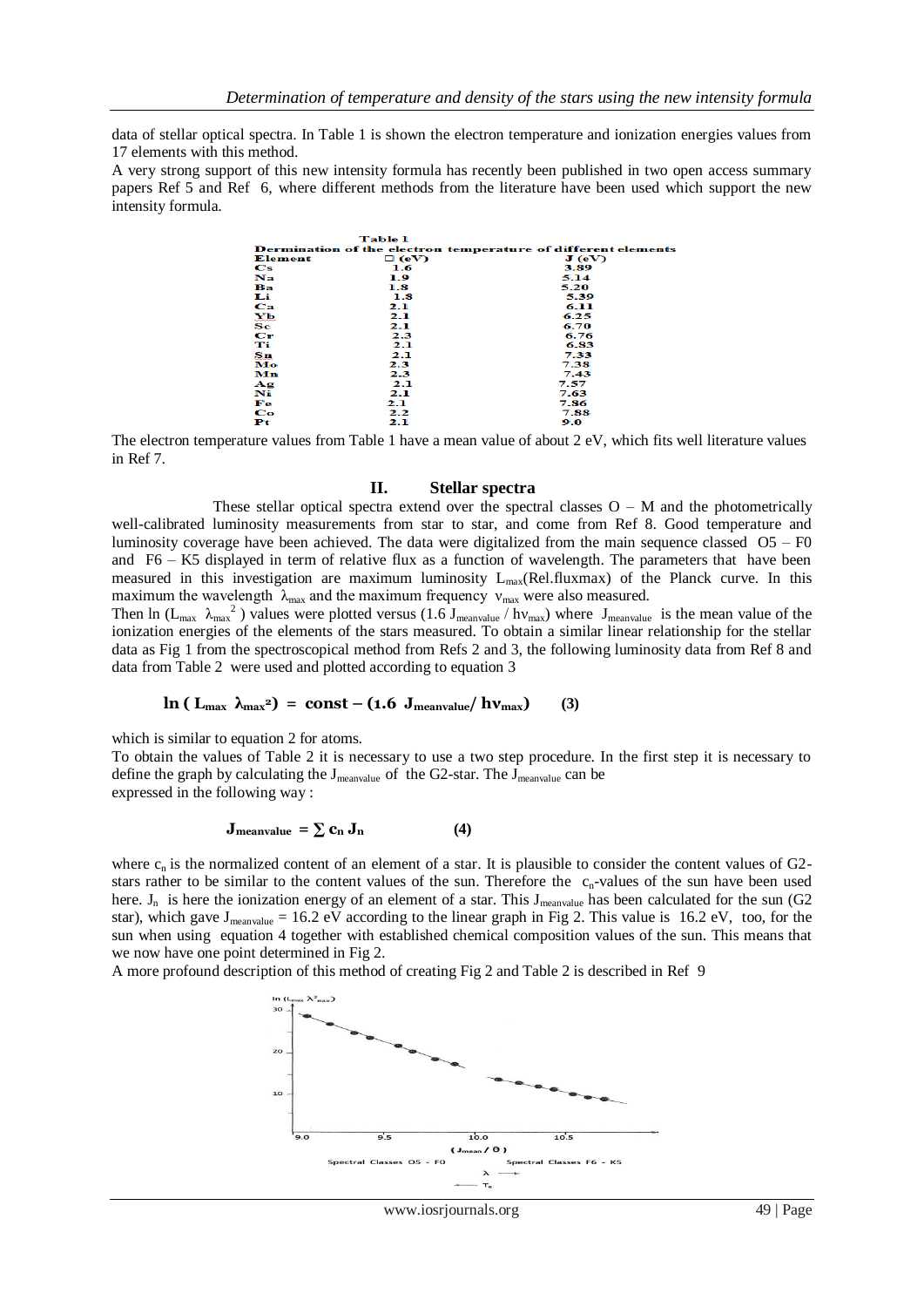spectral classes

## **Fig 2 ln ( Lmax λ2max) plotted versus (1.6 Jmeanvalue) / hνmax for different stars from spectral classes**  $O - M$  **from ref (9)**

The data in Fig 2 constitute a straight line in the classes O5 – F0 and F6 – K5 in accordance with the usual HRdiagram.

In equation 3 hv<sub>max</sub> = 1.6  $\theta$ , where  $\theta$  = internal electron temperature in eV. This means that the classes O5 – F0 have higher temperature than the classes F6 – K5, which is also in accordance with the usual HR-diagram. For example a G2 star (the sun) has  $\theta$  = 1.56 eV (T<sub>e</sub> = 18110 K).

| Table 2<br>Determination of the electron temperature of the stars from different |             |                           |  |  |
|----------------------------------------------------------------------------------|-------------|---------------------------|--|--|
| <b>Spectral class</b>                                                            | $\Box$ (eV) | $J_{\text{measure}}$ (eV) |  |  |
| K <sub>5</sub> V                                                                 | 144         | 15.5                      |  |  |
| K4V                                                                              | 147         | 15.6                      |  |  |
| $G9-K0$                                                                          | 1.50        | 15.8                      |  |  |
| $G6-G8$                                                                          | 1.53        | 16.0                      |  |  |
| $G1-G2$                                                                          | 1.56        | 16.2                      |  |  |
| <b>F8-F9V</b>                                                                    | 1.63        | 16.7                      |  |  |
| <b>F6-F7V</b>                                                                    | 1.63        | 16.5                      |  |  |
| $A9-F0V$                                                                         | 1.72        | 16.9                      |  |  |
| A8                                                                               | 175         | 171                       |  |  |
| A5-A7                                                                            | 1.81        | 17.5                      |  |  |
| $A1-A3$                                                                          | 1.84        | 17.6                      |  |  |
| B6V                                                                              | 1.88        | 17.8                      |  |  |
| $B3-B4V$                                                                         | 1.94        | 18.0                      |  |  |
| $O7-B0V$                                                                         | 1.97        | 18.1                      |  |  |
| O5V                                                                              | 2.00        | 18.2                      |  |  |

#### **III. The use of the Balmer lines**

It is shown in the in the paper by Ref 8 that the intensity maximum of the continuous-and discrete spectra of stars seem to be the same, where the hydrogen Balmer absorption lines of different stars have been studied. These are the well known Planck curves with steep low wavelength side and a slow high wavelength side. The wavelength of the intensity maximum of continuous-and discrete spectrum seems to be the same. This in agreement with equation 1 and the new theory, where the Planck factor is a part of the new intensity formula. This is clearly seen in Fig 3 from the spectrum of two A-stars. The normalized flux is here proportional to the emissions from the continuous-and discrete spectrum. These curves show very good examples of Planck curves, where continuous-and discrete emissions seem to have the same wavelength maximum.

The wavelengths of the Balmer lines are shown in Table 3 (Ref 10). By using equation 3 and Table 2 intensity ratios have been determined theoretically(from intensity formula) and experimentally by using the data of Ref 8, from different spectral classes of stars. At the use of these intensity ratios  $J_H = 13.595$  eV for hydrogen was used. The electron temperatures for different spectral classes have earlier been determined in Tab 1 in Ref 9 . A summary of the values from the spectral classes of this paper is shown in Table 4. Nice correlation (r=0.98 ) has been achieved between theoretical-and experimental intensity ratios.

This is shown in Fig 4 and is, together with Fig 3 , a strong evidence of the fact that stars follow the new intensity formula, as atoms and ions do. Fig 4 shows very nice correlation between experiment and theory.

| Table 3      |                          |  |  |  |
|--------------|--------------------------|--|--|--|
|              | <b>Balmer lines used</b> |  |  |  |
| $H_{\alpha}$ | 6562.80 Å                |  |  |  |
| $H_6$        | 4861.32 Å                |  |  |  |
| $H_{\nu}$    | 4340.46 Å                |  |  |  |
| $H_8$        | 4101.73 Å                |  |  |  |
| Н.           | 3970.07 Å                |  |  |  |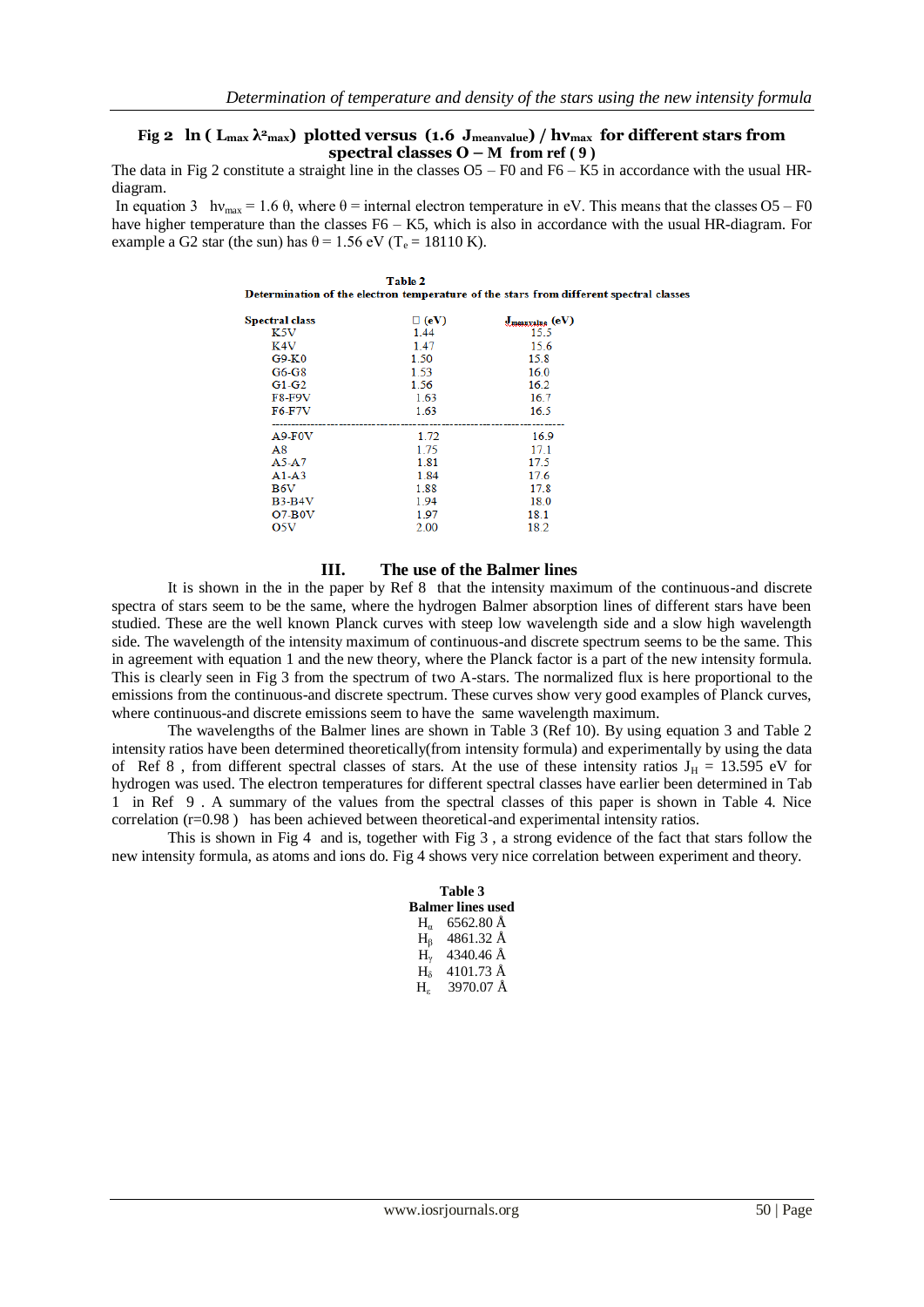

**Fig 3 Plot of normalized flux versus the wavelength(Planck curve) for two different A-stars. The absorption hydrogen Balmer lines are clearly observed. The wavelength of the intensity maxima for both continuous and discrete emissions seems to be the same.**





**Spectral classes used : A8=unfilled circles , A5-A7=unfilled squares, A1-A3=unfilled triangles, B6V= filled circles, B3-B4=filled squares.**

## **IV. Determination of the effective temperature of a star**

Table (66 ) p.564 in Ref (10) were then used, where the effective temperatures were tabled from many main sequence stars from different spectral classes (A-K).These effective temperature values were then plotted versus the electron temperature values from corresponding spectral class from Table 2 in this paper. In this way effective temperature values have been obtained for 12 main sequence stars and are tabled in Table 5.

Good correlation (+- 85 K) is here achieved between the values from this investigation and the literature values based on the Stefan-Boltzmann temperature law and can be seen in Table 5 and Fig 5, which show good correlation (r=0.99).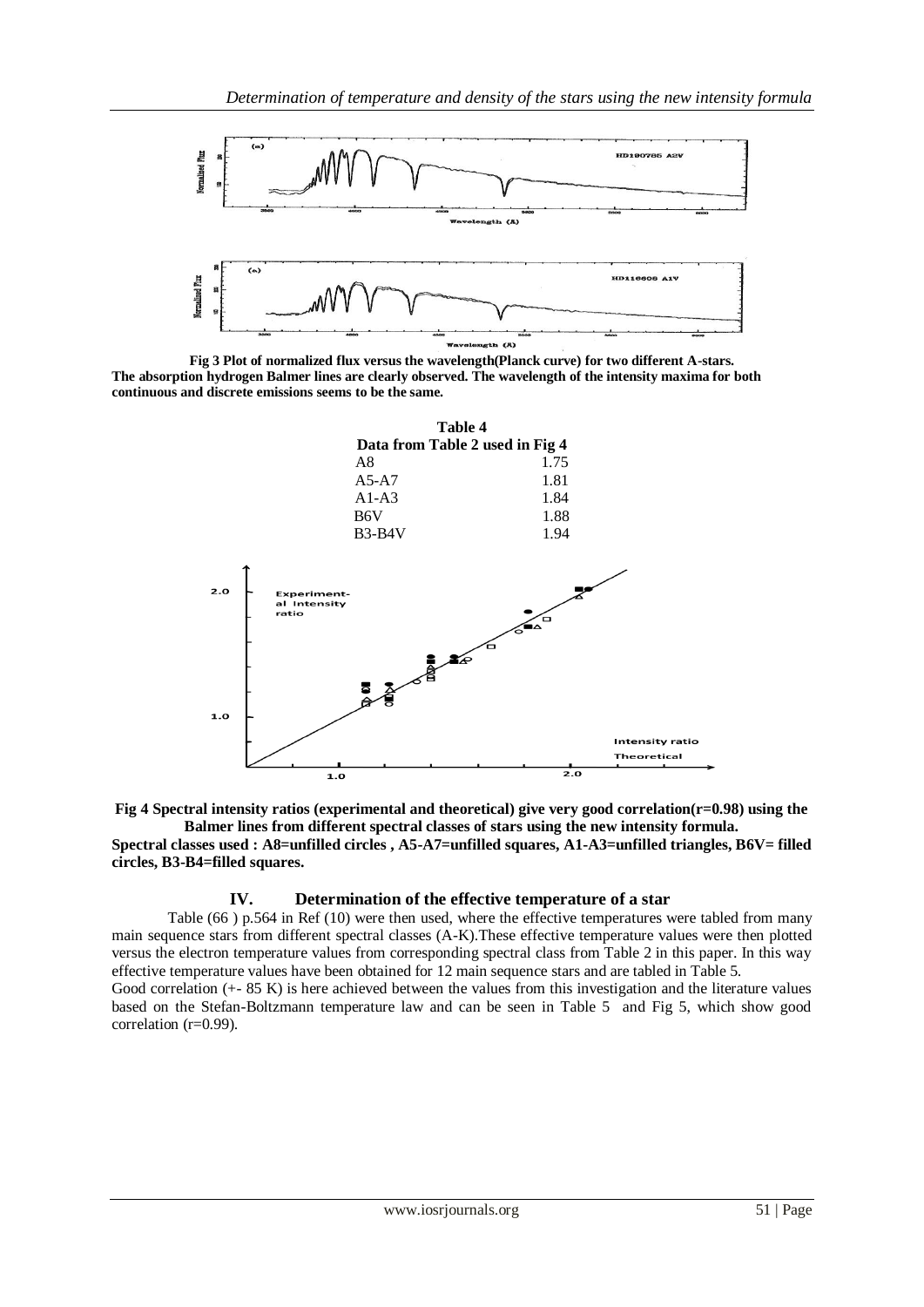

**Fig 5 Effective temperature plotted versus electron temperature for a number of mainsequence stars.(correlation r= 0.99)**

| Table 5                                   |                 |                  |                                       |                |  |
|-------------------------------------------|-----------------|------------------|---------------------------------------|----------------|--|
| Determination of $T_{effective}$ of stars |                 |                  |                                       |                |  |
|                                           |                 | From the graph   | From the literature<br>Spectral group |                |  |
|                                           | Vega            | $9300^{\circ}$ K | $9300^{\circ}$ K                      | A0             |  |
|                                           | Altair          | 8100             | 8000                                  | A7             |  |
|                                           | Procoyon A 7500 |                  | 7500                                  | F <sub>5</sub> |  |
|                                           | Sun.            | 5700             | 5740                                  | G2             |  |
|                                           | Sirius A        | 9500             | 9700                                  | A <sub>1</sub> |  |
|                                           | Aldebaran       | 4200             | 4100                                  | K5             |  |
|                                           | Pollux          | 4700             | 4500                                  | K <sub>0</sub> |  |
|                                           | Capella B       | 5200             | 4940                                  | $G5-G0$        |  |
|                                           | Regulus         | 9700             | 10300                                 | B7             |  |
|                                           | Canopus         | 7250             | 7350                                  | F <sub>0</sub> |  |
|                                           | Fomalhaut       | 8700             | 8500                                  | A <sub>3</sub> |  |
|                                           | Sirius B        | 8400             | 8200                                  | A5             |  |
|                                           |                 |                  |                                       |                |  |

## **V. Determination of the density of a star by using Balmer lines.**

According to equation 1 the C-factor is a product of factors of number densities of atoms and electrons. By using the approximate formula of equation 1 we obtain :

 $I = C \lambda^2 \exp(- (\hbar v + J)/kT_e)$  (5) By expressing C as a function of the other parameters in equation 5 and by taking the ratio between the density of a star compared to the sun, we obtain the following expression

## $C_{star}/1 = (V_{star}/V_{star}/V_{sun})(\lambda_{max star}/\lambda_{max sun})^2 \exp((hv_{max star} + J_H)/\theta_{star} - (hv_{max sun} + J_H)/\theta_{star})$  $\theta_{\text{sun}}$ )  **( 6 )**

where C = 1 is the sun value and  $\theta = kT_e$ . The intensity ratio ( I $\gamma$  / I $\gamma$  sun) here is the ratio between the  $\gamma$ -Balmer line from the star and the sun from the data of Ref (10).  $\lambda_{\text{max}}$  and the hv<sub>max</sub> have also been taken from Ref (8) and the electron temperature values have been taken from Ref  $(9)$  for different spectral classes.  $J_H$  is the ionization energy of hydrogen.

The results of 12 stars here, are shown in Fig 6 and Table 6 where  $\rho / \rho_0$  –values been calculated for 12 different main sequence stars. In Fig 6 a straight line is achieved following in the near of the Schwarzschild line Ref 10 (p.555 ).

| Table 6     |                                                                |                |  |  |  |  |
|-------------|----------------------------------------------------------------|----------------|--|--|--|--|
|             | Determination of density ratio of 12 stars relative to the sun |                |  |  |  |  |
| <b>Star</b> | $\rho / \rho_{sun}$ (new method)                               | spectral class |  |  |  |  |
| Aldebaran   | 1.26                                                           | K5             |  |  |  |  |
| Pollux      | 0.95                                                           | K <sub>0</sub> |  |  |  |  |
| Capella B   | 0.91                                                           | G <sub>5</sub> |  |  |  |  |
| Sun         | 1.0                                                            | G <sub>2</sub> |  |  |  |  |
| Procyon A   | 0.66                                                           | F <sub>5</sub> |  |  |  |  |
| Canopus     | 0.55                                                           | F۵             |  |  |  |  |